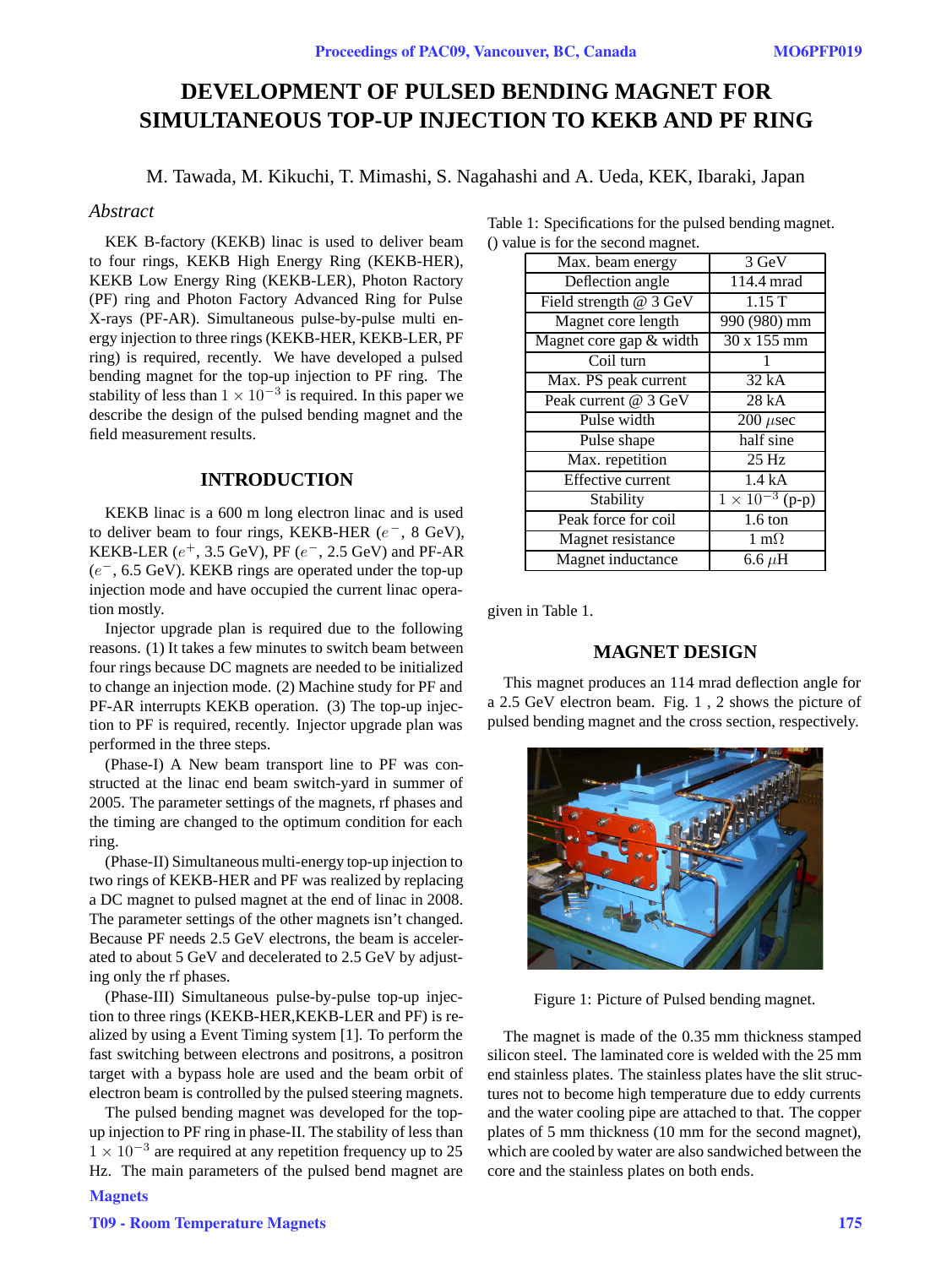

Figure 2: Cross section of the pulsed bending magnet.

Because the Lorentz force for the conductor is so large, the conductor must be fixed firmly for transverse direction and can move longitudinally due to the thermal expansion of the copper conductor. A coil support rods, which are made of silicon nitride ceramics  $(Si<sub>3</sub>N<sub>4</sub>, NGK Co. Ltd.$ EC-141) are used for this purpose as shown in Fig. 2. This is the method applied in KEKB septum [3]. A silicon nitride have good shock resistance as compared to the other ceramics. The rods shape was optimized by using AN-SYS [4]. The hard lock nuts [5] are used to fix the ceramic rods not to loosen the screws by a shock. While one side of conductor is longitudinally fixed to the end plates, the other side isn't fixed.

The ceramic vacuum chamber, whose ceramic size is 27 mm (height) x 99 mm (width) x 1.2 m (length) can pass through the magnet core gap. However, the end flanges of chamber cannot be sufficient small to pass through it. Thus a demountable flange is used [2]. The inside wall of the ceramic duct is coated by Titanium, which thickness is about 20∼50 nm in order to avoid the ceramic surface to charge up. The temperature rise of the ceramic by the eddy current is less than  $10^{\circ}$ C.





Figure 3: Simplified electrical circuit of power supply.

The half-sine wave field pulse with duration of 200  $\mu s$ and repetition rates of 25 Hz will be generated by a pulsed circuit based on LC resonant discharge. Fig. 3 shows the simplified electrical circuit of power supply.



Figure 4: The pulse shape of the magnet current and the voltage of main capacitor.

The voltage of the main capacitors are precisely charged by the inverter power supply (5 kV, 20 kA). The voltage stability of less than 0.1 % (p-p) is required for a stable beam injection. The stored energy in the capacitor is switched by 24 thyristor modules (4 parallel and 6 series, Mitsubishi electric Co. Ltd. FT1000A-50) to the magnet inductance. The transmission of the power pulse from the power supply to the magnet is supplied by 40 parallel coaxial cables. The power pulse is used to re-charge the capacitor through a diode which is connected to the main capacitor in parallel. The pulse shape of the magnet current and the voltage of the main capacitor is shown in Fig. 4.

# **FIELD MEASUREMENTS**

The magnetic field strength is measured by the short pick up coil ( $\phi$ 5 mm, 4 turn) and the long pick up coil (1 mm in width and 1.5 m in length).

Fig. 5 shows the measured field distribution as a function of longitudinal position. The drops of the field at the coil support rods are observed and the magnitude of the drop depends on the horizontal position. Fig. 6 shows the homogeneity in the required region  $(x=\pm 40 \text{ mm})$  is about 0.45 %.

#### *Stability measurements*

Fig. 7 shows the normalized charged voltage of the main capacitor and the normalized magnetic field strength, respectively. These are measured at the current of 24 kA at the repetition of 25 Hz. Both of the charged voltage of the main capacitor and the magnetic field strength are about 0.1 % decreased in one second from the beginning. The voltage is almost constant after that and the pulse-by-pulse stability is about  $3 \times 10^{-4}$  (p-p) in one hour. On the other hand, although the charged voltage are almost constant, the magnetic field strength is quickly decreased to 99.8 % of the first pulse in a few minutes.

**Magnets**